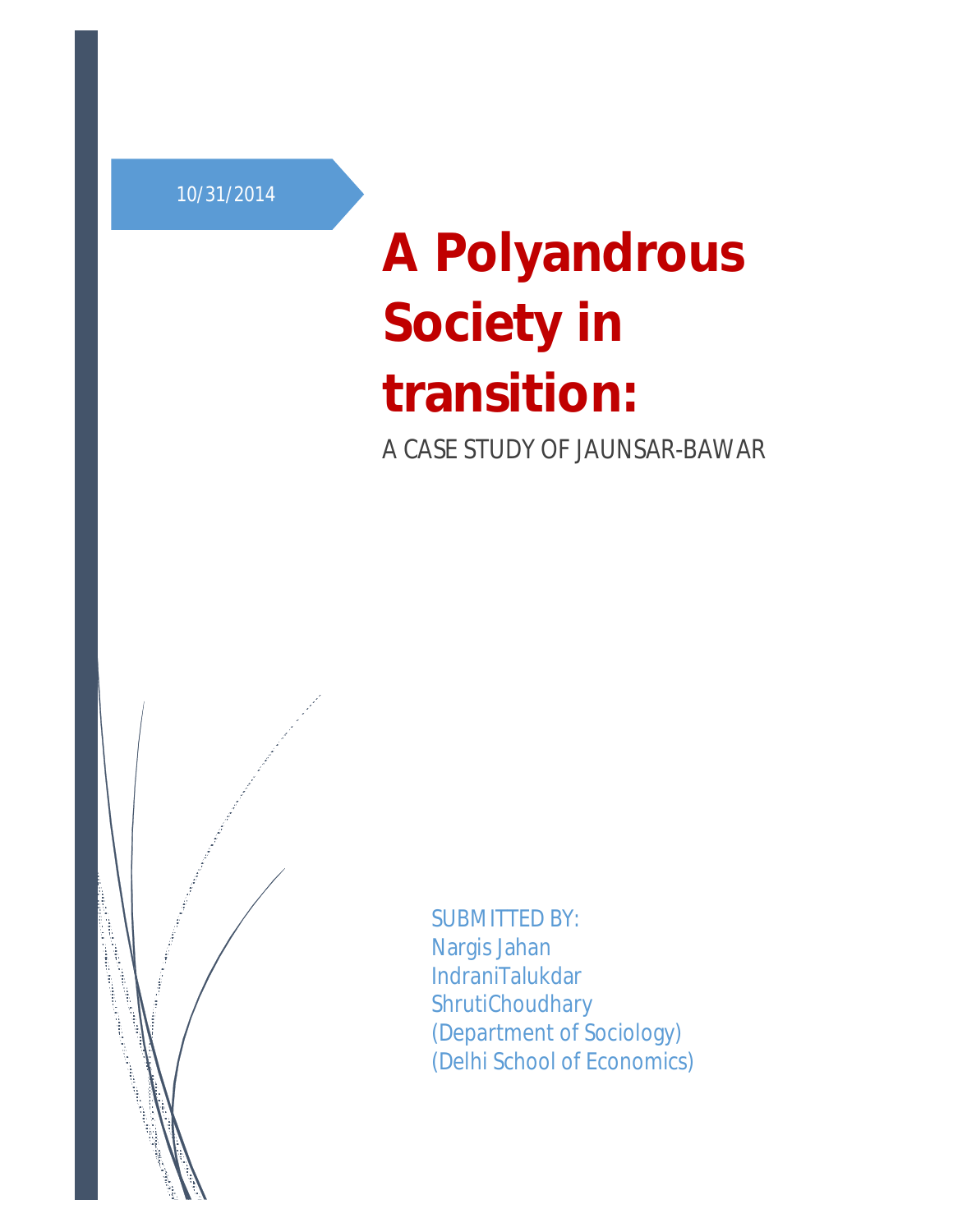#### Abstract

Man being a social animal cannot survive alone and has therefore been livingin groups or communities called families for ages. How these 'families' come about through the institution of marriage or any other way is rather an elaborate and an arduous notion. India along with its diverse people and societies offers innumerable ways by which people unite to come together as a family. Polyandry is one such way that has been prevalent in various regions of the sub-continent evidently among the Paharis of Himachal Pradesh, the Todas of Nilgiris, Nairs of Travancore and the Ezhavas of Malabar. While polyandrous unions have disappeared from the traditions of many of the groups and tribes, it is still practiced by some Jaunsaris—an ethnic group living in the lower Himalayan range—especially in the JaunsarBawar region of Uttarakhand.The concept of polyandry is so vast and mystifying that people who have just heard of the practice or the people who even did an indepth study of it are confused in certain matters regarding it. This thesis aims at providing answers to many questions arising in the minds of people who have little or no knowledge of this subject. In this paper we have tried to find out why people follow this tradition and whether or not it has undergone transition. Also its various characteristics along with its socio-economic issues like the state and position of women in such a society and how the economic balance in a polyandrous family is maintained has been looked into. After conducting the field work, many facets have been found which determine the band or tribe to be polyandrous. The majority of these societies are egalitarian bands or tribes practicing slash and burn agriculture. The studied tribe has been practicing polyandry as they believe they are the descendants of the Pandavas from the Hindu mythological epic Mahabharata and should continue the tradition their forefathers started. They deny the role of a skewed sex-ratio in favour of males as a possible reason for them practicing this unusual tradition. The presence of polyandry among these groups suggests that polyandry in all likelihood existed throughout human evolutionary history.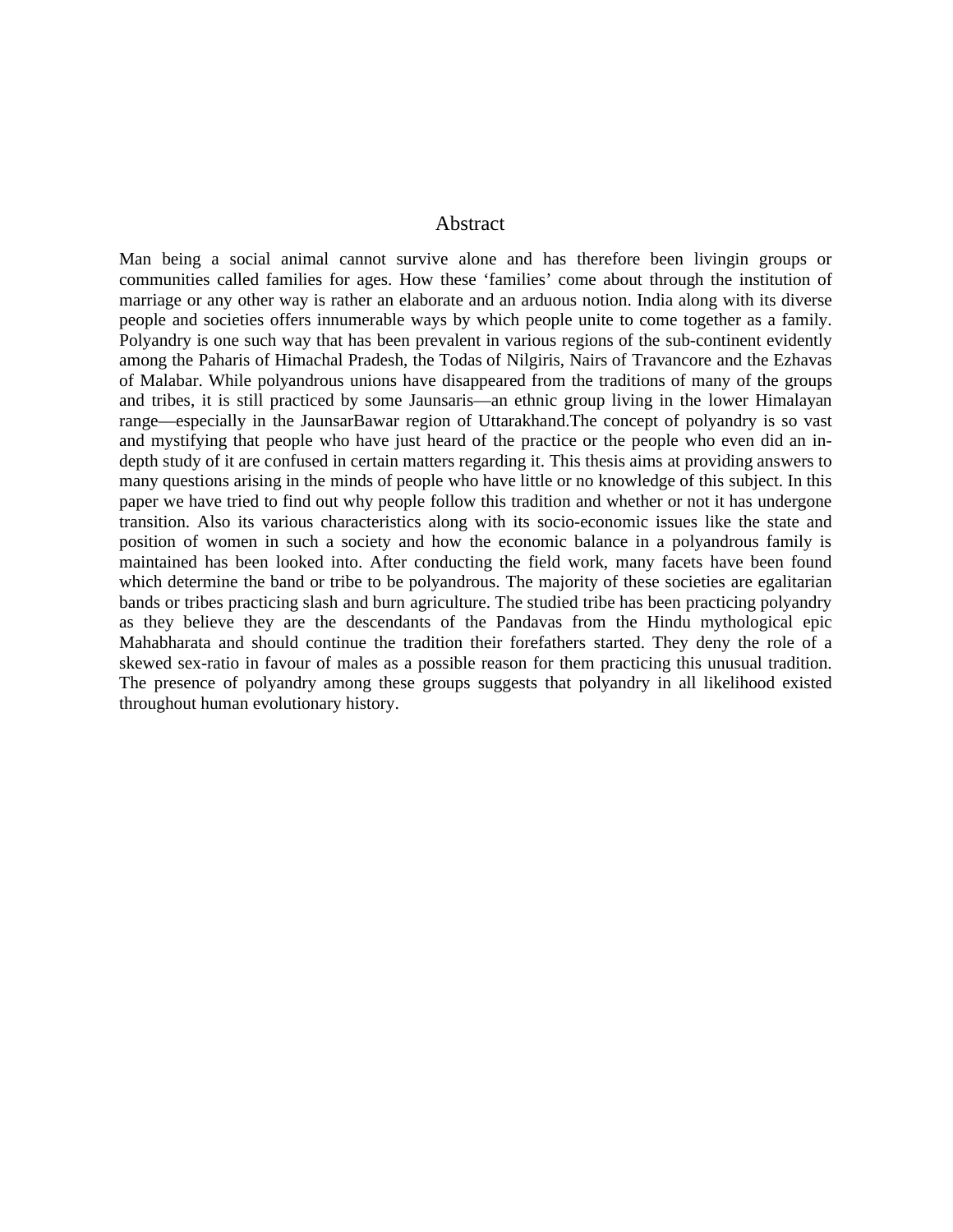# Table of Contents

- i. Introduction
- ii. Methodology
- iii. Demography
- iv. Culture, ancestry and language
- v. Marriage patterns and rules
- vi. Women in Jaunsar-Bawar
- vii. Polyandry and its related factors
- viii. Monogamy
- ix. Major changes in polyandry
- x. Discussion
- xi. Conclusion
- xii. References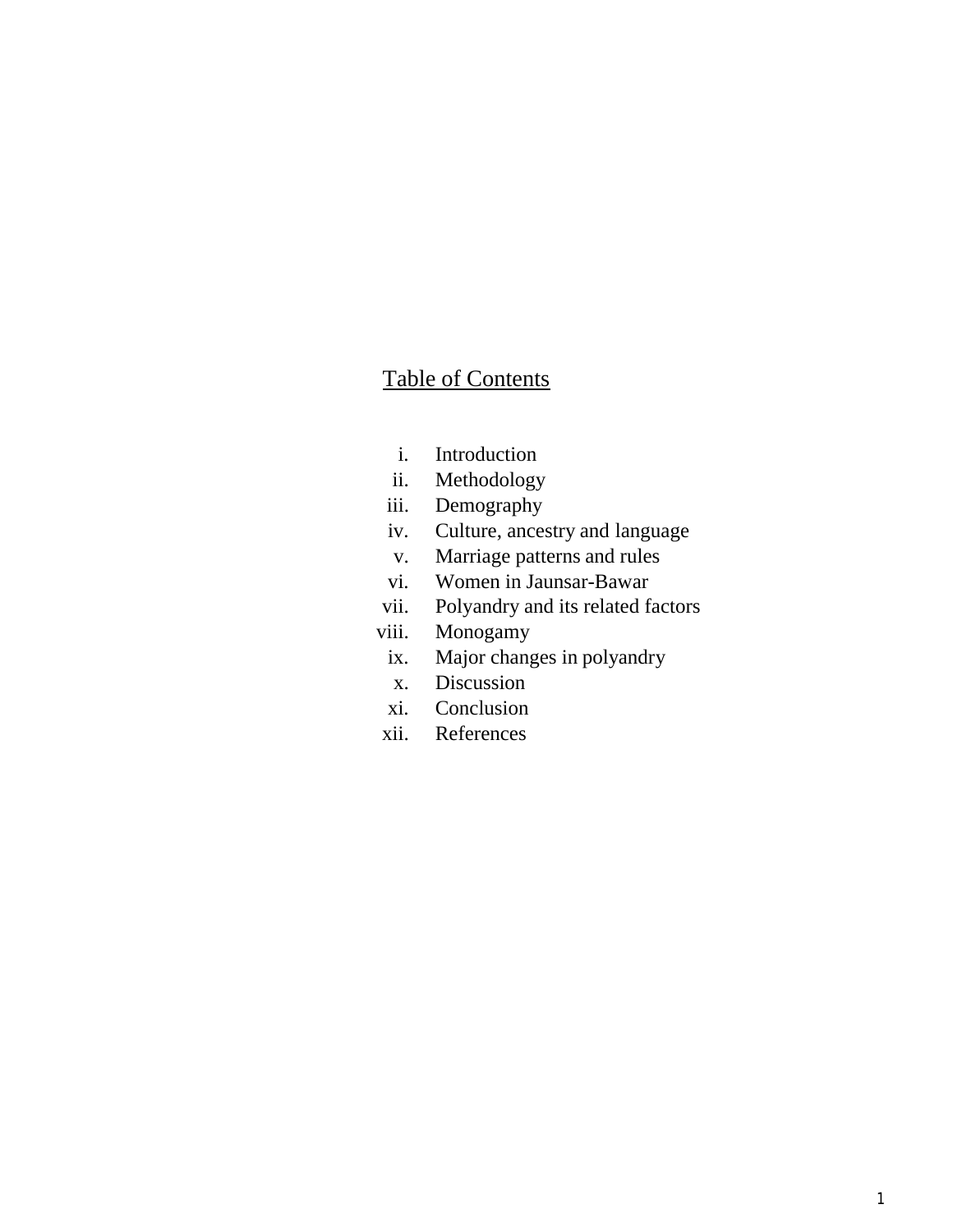#### Introduction

Polyandry as a practice considered different and atypical from what the mainstream society observes has always captivated the minds of social scientists. Polyandry in India has been studied extensively by many sociologists and anthropologists like Gerald Berreman, D.N. Majumdar and George P. Murdock among many others. The most common form of polyandry practiced is fraternal polyandry wherein a woman has multiple husbands who are co-resident brothers. In other words, all the brothers share a common wife.

The fraternal polyandry of Jaunsar-Bawar in the western Himalayas of India is described by examining the domestic groups it creates. The form and composition of these groups vary within the society so that structures commonly associated with the terms monogamy, polygyny, and group marriage, as well as polyandry and polygyny, occur simultaneously in any community and, over time, in many families. All are manifestations of a single set of principles and beliefs about the nature of marriage, family, and the domestic group. The variations are the result of changes in family composition during its life cycle (the developmental cycle) and in response to circumstantial and optional factors. Generalizations about polyandry, its causes and consequences, can only apply to this society if they encompass the temporal and situational diversity of the domestic group. The developmental cycle of the domestic group explains most of the intra-cultural variation in the Pahari family (Berreman 2009).

George P. Murdock's *Ethnographic Atlas* (1967) classifies only four societies, out of 1167, as polyandrous: the Tibetans, the Todas of India, the Sherpa of Nepal, and the Marquesans of Polynesia. Despite other mentions of polyandry throughout the literature (Westermarck 1926, Prince Peter 1963, Berreman 1962, and many others), over the last six decades these four groups have been touted countless times in anthropological textbooks and other publications as the only four societies in the world to allow polyandry. This thesis aims at disproving these misconceptions and shows that polyandry is found not just among these communities but also among other tribes of India. It will bring out the reasons as to why this particular Jaunsari community practices this tradition and deal in length their peculiar and unique customs.

Most marriages around the world occur to establish a union of a male and a female wherein the male enjoys monopoly over the wife's sexuality, domestic and other labours and property and also gives exclusive rights to the wife in the husband's income, his sexuality and property. It gives both the husband and the wife to claim a right to any children they bear. This thesis shows that this is always not the case. In a fraternally polyandrous family, no single man or a brother has monopolistic rights in his wife's sexuality. Since all brothers share a common wife, no single brother can claim sole right to have sexual relations her. Also, the property is held in common ownership among the brothers and no child solely belongs to a particular father. Therefore this thesis shows that not all cultures share the same social, economic and legal rules.

Furthermore, a major reason behind this study was to observe any transition this practice has undergone. Society as we know it has been constantly changing with new norms and values creeping in and at the same time few old ones being flushed out.

"By social change is meant only such alterations as occur in social organisation that is the structure and function of society". – Kinsley Davis

Thus, social change is alteration in the social structure and social relationship in a society. So, change is natural for every society. To start with, previous studies of polyandry bring to light that this rare tradition has been fading into oblivion. Our motive was to find out whether the polyandrous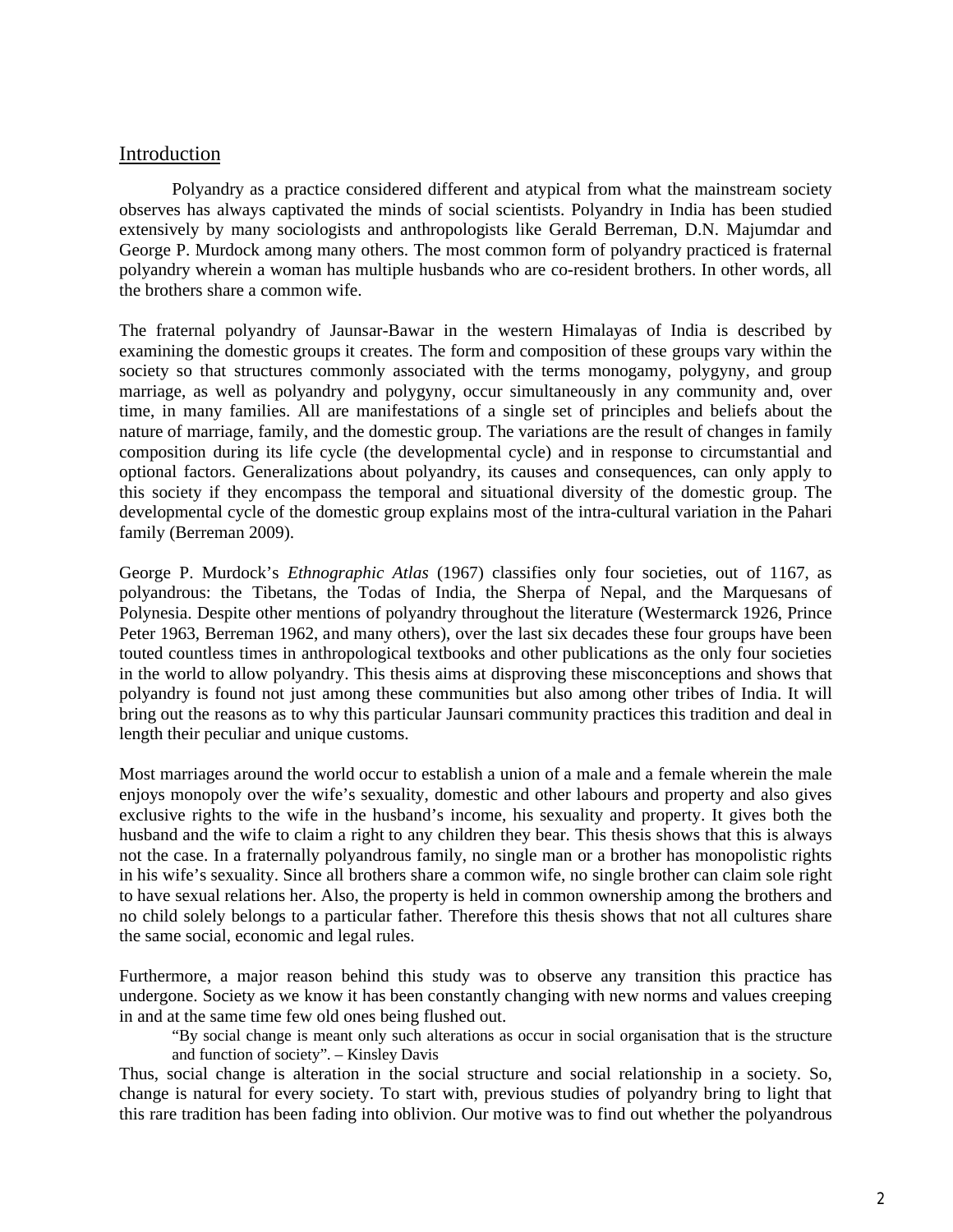society of JaunsarBawar too had been waning; and if so, in which way and under what circumstances.

In another dimension, earlier reports of polyandry have looked past the state of women in such societies. Even if they have reported the presence of women in such societies, it has been done just to show the role of women in the institution of polyandrous marriages. Their physical and emotional state has been neglected or has not been studied in great detail. This thesis offers the readers an opportunity to look into the life and minds of women of a polyandrous society.

#### Defining Polyandry

The term polyandry is derived from two Greek words "*poly*" meaning "many" and "*andros*" meaning "man". Cassidy and Lee (1989) define it as the simultaneous marriage of one woman to more than one man. Although a great deal of contention has arisen about what exactly constitutes marriage in a polyandrous society (Westermarck 1926, Murdock 1949, Gough 1959, Prince Peter 1963), the standard definition of polyandry has remained more or less the same over time, as stated by Cassidy and Lee (1989). Levine and Sangree (1980) mention the different types of polyandry. They define fraternal or adelphic polyandry as a practice where co-resident brothers jointly marry a single woman in only one wedding and later form a single household. Associated polyandry may or may not include men who are brothers or other close male relatives, and is different from fraternal polyandry because the marriage always begins monogamously and additional husbands are incorporated into the pre-existing union later on. Non-fraternal polyandry refers to a polyandrous union in which the husbands are not related in any way.

Levine and Sangree (1980) also discuss the practice of "cicisbeism", which they define as "extramarital liaisons," and distinguish it from polyandry. The term cicisbeism comes from the Italian word for lover, "*cicisbeo"*, and may be used to describe either male or female infidelity; however, it is commonly used throughout the classical literature to describe female behaviour. The classical authors (Murdock 1949, Prince Peter 1963) are also in agreement that this practice of taking lovers while married should not be classified as polyandry. Murdock (1949) said that only families in which the female is engaged in a socially sanctioned, culturally patterned marriage, which involves economic cooperation, residential cohabitation, and sexual rights with more than one man simultaneously may be considered polyandrous.

For the purposes of this study, polyandry (fraternal) can be defined as an union through marriage in which a woman is married into a family of two or more co-resident brothers who commonly enjoy her sexuality and commonly bear the responsibility, legal or otherwise, of any children born into that union.

#### Methodology

In our small field study, we had chosen JaunsarBawar as the target area, a sub-division of Dehradun. Ethnically, Jaunsar-Bawar comprises two regions, inhabited by the two predominant groups: 'Jaunsar', the lower half, while the snow-clad upper region is called 'Bawar'. The Jaunsaris or Paharis (of the mountain) was the research population of our study. The objectives of this research and their aspects have been studied in two villages namely Matiyawa and Mohana situated in the Chakrata block of Dehradun district in Uttarakhand which were chosen through purposive sampling.Matiyawa was the primary village and Mohana was studied in order to get a comparative understanding of the polyandrous patterns prevalent in the region. A primary household level survey was conducted. Data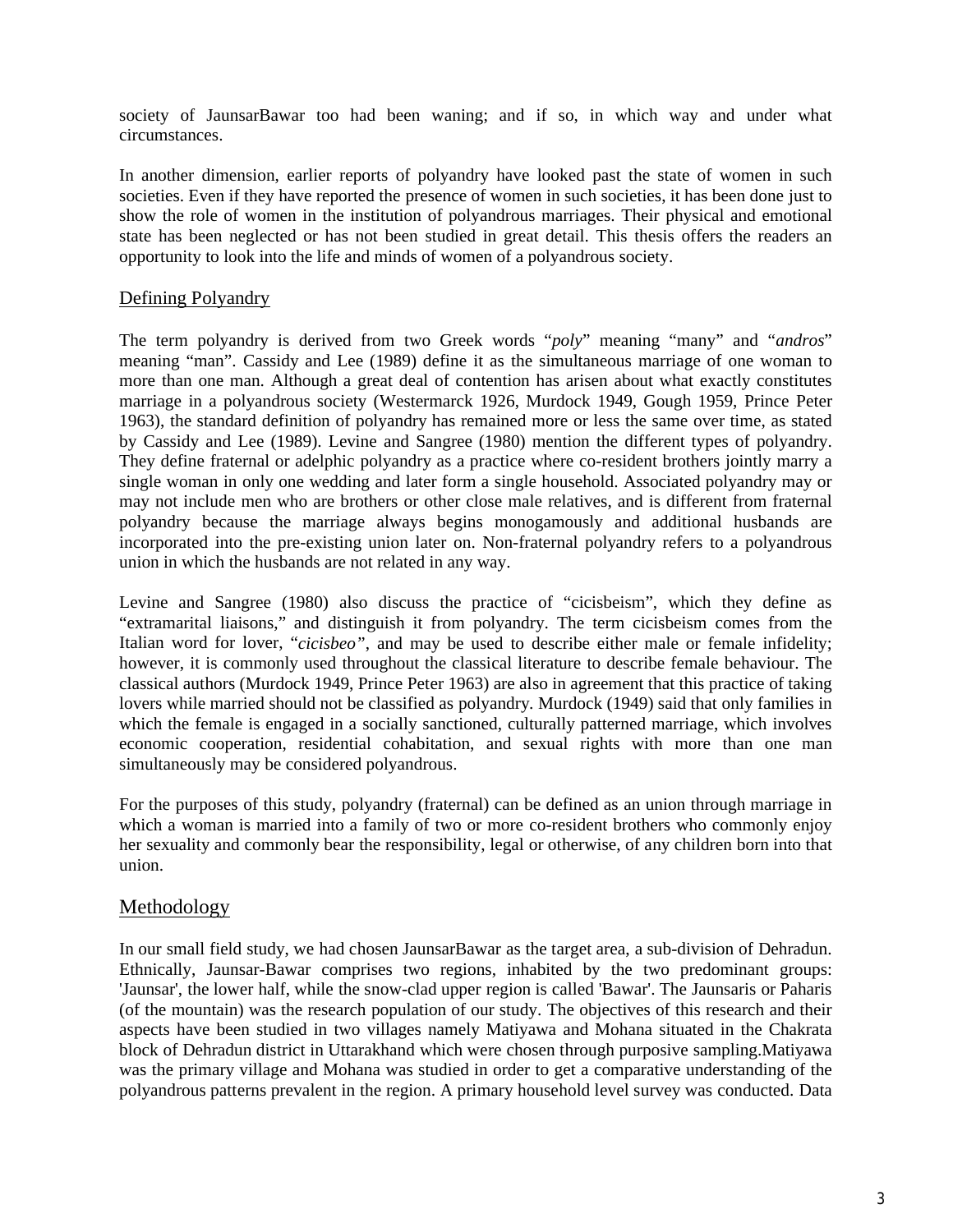was collected by using the technique of interview-schedule, observation and from secondary sources i.e., personal and public documents. The following table shows the number of people studied:

| <b>Males</b>                | 27 |
|-----------------------------|----|
| <b>Females</b>              | 19 |
| <b>Literates</b>            | 13 |
| <b>Children</b> (aged 9-12) | 2  |
| Aged (above 50)             | 15 |
| <b>Total people studied</b> | 46 |

The motive behind choosing Matiyawa and Mohana was that Matiyawa has a sex-ratio of 770 females per 1000 males and Mohana has a sex-ratio of 900 females per 1000 males. The aim was to determine whether a skewed sex-ratio in favour of males was a reason behind polyandry in the region. Also, Matiyawa, being situated atop a hill and hardly accessible and Mohana being an easily accessible village could provide comprehensible answers to the hypotheses that were: Is the polyandrous society of JaunsarBawar undergoing transition? And if so, why and how? It would be easier to study whether the transition that occurred in the society depended on the proximity of the region to urban areas.

#### Demography

Matiyawa,a village atop a hill with narrow mountainous access paths is situated about 104 km north of Dehradun. Its people are called Jaunsaris or Paharis which means 'of the mountains' and speak the Jaunsari language. The script of the language is still in the process of formulation. The entire population is Hindu and 69 percent of it belongs to the Jaunsari tribe (a recognized Scheduled Tribe). 30 percent of the population are Schedule Castes. The main occupation is terrace farming. The people use the techniques of slash-and-burn cultivation and crop rotation. The majority Jaunsari tribe look down upon and discriminate against the minority Schedule Castes. The latter are considered impure and are not usually socialized with.

|                             | <b>Matiyawa</b> | <b>Mohana</b> |
|-----------------------------|-----------------|---------------|
| <b>Number of households</b> | 28              | 157           |
| <b>Total population</b>     | 285             | 1135          |
| <b>Males</b>                | 155             | 604           |
| <b>Females</b>              | 130             | 531           |
| Sex ratio (per 1000 males)  | 770             | 900           |
| Literacy rate $(\% )$       | 58              | 54            |
| Workers (%)                 | 55              | 40            |

*Table 1: Comparison of demographic data ofMatiyawa and Mohana as per District Census Handbook, Dehradun, U.K. 2011*

#### Culture, ancestry and language

The people of Matiyawa and other Jaunsaris consider themselves to be the descendants of the Pandavas from the Hindu epic—the Mahabharata. In this epic, princess Draupadi is married to the eldest of the five heroic Pandav brothers, *Yudhisthir* but the other four brothers share her sexuality too. As mentioned in the epic, the five brothers along with Draupadi, when banished from their kingdom for thirteen years, spent their last year hiding in the hilly terrain of Kinnaur which is now in Himachal Pradesh. Since the Pandavas themselves practiced polyandry, the Paharis believe it is right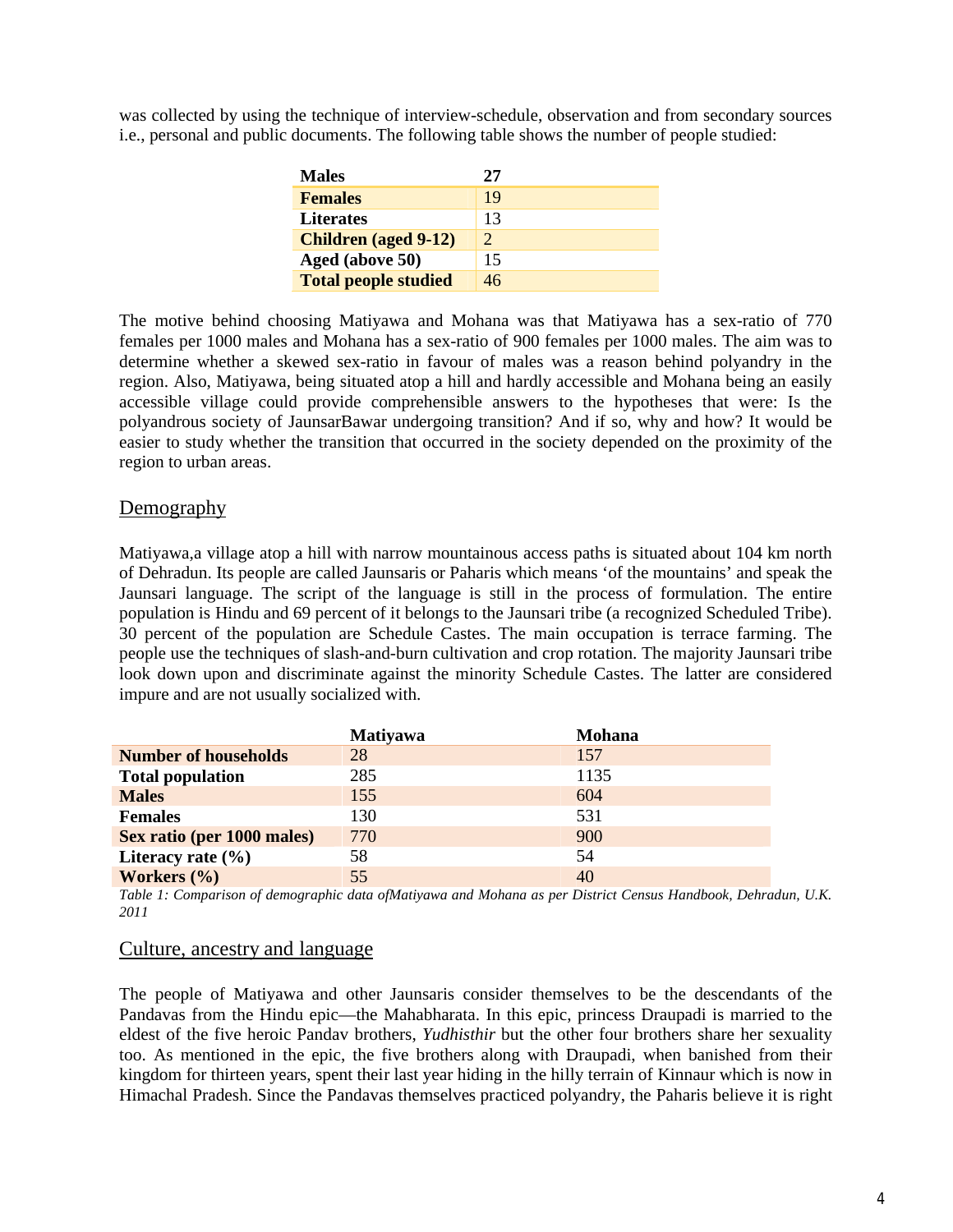to follow in the footsteps of their ancestors. They call the practice *"Pandav Pratha"* meaning "tradition of the Pandavas".

Case Study 1:

In yet another chronicle about their origin, **Madan DeenDayal,** a 30 year-old resident of Matiyawa narrates that they were the descendants of the *Nagvanshis*— belonging to the clan of snakes—who later migrated to Uttarakhand from Rajasthan. The legend was that the *Nagvanshis* were resistant to snake bites. Even if a person was bitten by a snake, he would bleed a little but the venom would not affect him. This power/supernatural ability, however, had certain rules and guidelines which had to be followed by the people for them to be resilient against snake venoms. Overtime, some people broke these rules and the 'blessing' upon the clan lifted.

**DeenDayal** also said considering the statement that they lead a life different from urban life does not necessarily mean that development and facilities of the cities has not reached this place. Matiyawa has a primary school where almost all the children are encouraged to go. But he told us that the teacher do not come here every day to teach because of the roads and lack of transportation.

Although Matiyawa doesn't have proper roads leading up to the village, the rest of Jaunsar Bawar is well linked through a network of roads. Most of the young boys in Matiyawa wear denims and Tshirts and not their traditional attire which is a *kurta* and a *pajama*. When asked the reason behind it, he says that they watch it in the movies and TV soaps. The traditional wear for women is a *dhantu* or a head scarf, *jhangu* or a shirt and *ghagra* or a long skirt. However, only married women wear the traditional attire whereas an unmarried woman or a girl wears *salwar-kameez*.



**Madan DeenDayal** is however sceptical about development in the region. He says,

"Development is just an overrated product which the government sells and we buy it in return for votes. Although the other villagers and I face difficulty commuting up and down from here, I wish the roads are never built. Good roads will lead many people from the towns and cities here for various reasons. This will dilute our traditions and folk-ways. I wish I never see such infiltration."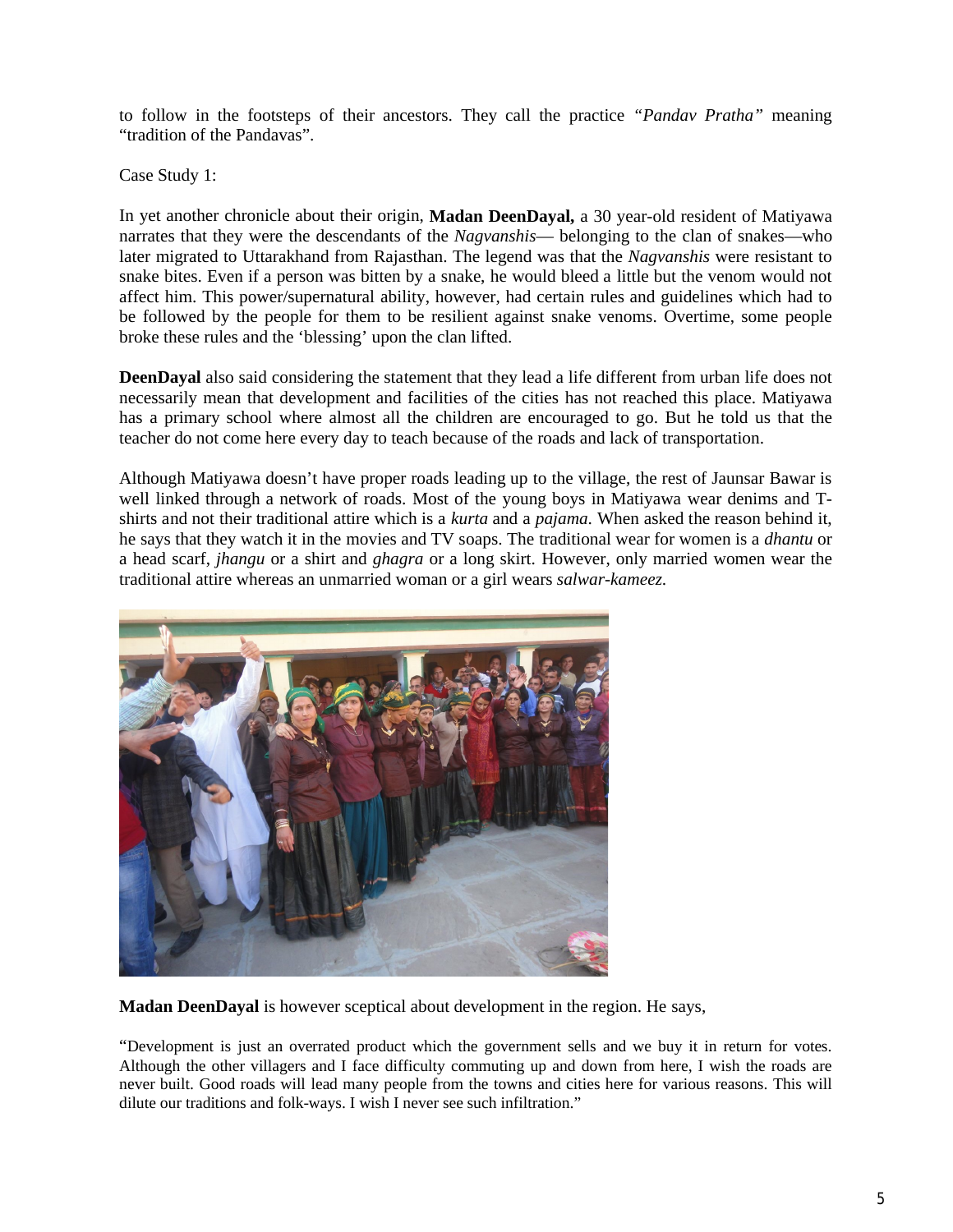Every household owns mules and other cattle. The mules are used as a means for transporting goods and raw materials. In Matiyawa, it is easy for any outsider to be shocked upon seeing every house made of bricks, stones and cement. Most houses even have huge television sets, a refrigerator and many other electronics.

Madan DeenDayal was our first respondent. When we asked him about polyandry in the village, he totally denied the practice of polyandry. He said there were families ten years before. Then he said his parents used to follow this tradition. His father has four brothers and two wives; one wife for every two brothers. The second wife was brought in because the age difference between Madan's father Gopal (eldest brother) and his third brother was very high. They all live together as a family. In cases where there are multiple wives, the eldest wife or the wife who was first married into the family, has a senior and a more authoritative position over the other wives.

Two or more wives are brought in if a brother wishes to remarry, if there is a great age difference between the eldest and the youngest brother or if the first wife is sterile. If a brother wishes to marry another woman, he is allowed to do so but is first dissuaded from doing so because they believe that it will cause a rift in the family and also in the family property. The marriage ceremony again takes place for the brother to be wed.

This says that polyandry among the Jaunsaris have undergone few changes; one of them being the multiplicity of wives, which D.N. Majumdar termed as "polygynandry". But it is difficult to say whether there is a practice of polygynandry today or not, because he said that nowadays everyone have monogamous marriages.



The entire village is self-subsistent with everyone owning land and growing crops. They grow potatoes, red kidney beans, tomatoes, *arbi* (taro root) and chillies among many others which are even exported to nearby and far-off cities like Dehradun and New Delhi. The local cuisine there is '*Dahi-Aska' (*also called *kaprori*) and '*Pinwa'* although their daily diet consists of roti (Indian bread) cooked in *ghee* (clarified butter) and vegetables. Another delicacy which is an indispensable part of their meal is the chutney made from '*chullu*' (a wild berry found in those mountains). The people also have a weakness for dairy products. Almost every household possesses goats and cows which sustains their need for milk, *ghee* and even *paneer*(Indian cheese).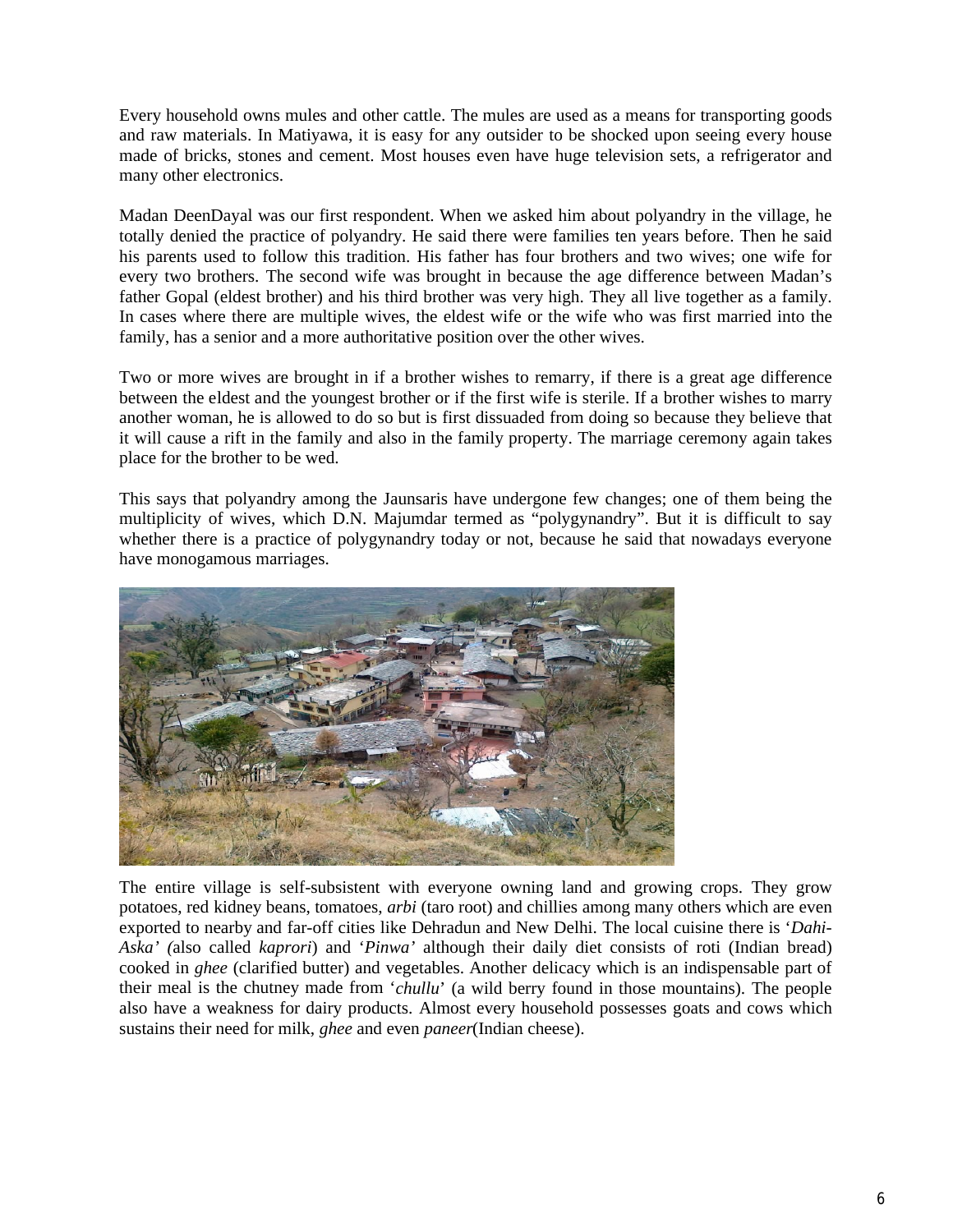## Marriage patterns and rules

It is not unknown to us the magnitude and portion of an Indian's life that is governed and driven by religion. The Jaunsaris too are no exception. They are a religious lot and pray to their clan deity— *Mahsu-devta. Mahsudevta* is an incarnation of the Hindu God, *Shiva*. The important festivals are *Bissu* (harvest season), *Magh-Mela*, Diwali and Dussehra.



*The Mahsudevta temple in Matiyawa*

Although the Jaunsaris are Hindus, their marriage customs and rituals are a little different from the customs of mainstream Hinduism. Marriage, for both boys and girls take place at an early age of about 12-14 years whereas the betrothal often takes place at an even tender age, even when the child is a year old, by mutual agreements between the parents. Villagers, however, says that this has changed over the years due to education. They now observe the legal age for marriage. It is mostly because the girls and boys go off to the cities to complete their education and find a job. The Jaunsaris of Matiyawa practice village exogamy and all the children in the village share a sibling relationship. Marriage within the same village is considered a taboo.

Case Study 2:

**Vikrama**, a girl of 20 and our host explains to us that when a girl comes of age, a suitable boy from a nearby village is chosen to be her husband. The suitability criteria usually is that the boy should own a plot of land where he could cultivate and provide for the family. Girls are chosen on the basis that she should be able to cook and work in the fields as a helping hand to her husband. When there is agreement on both sides, the boy's father accompanied by two people, preferably elders, from the boy's village go to the girl's village and give the girl's father a small amount of money (customarily it is one rupee) which is called *'jeodhan'* or bride price*.* This ceremony is called *'suhaag lagana'.* The boy's father is then shown the herd of goats which the girl's family owns and the former selects a few goats from the herd which are then slaughtered for the feast. The date of the marriage is then decided upon. This ceremony is to make sure that the girl and the boy are now bound to each other. Even if the girl's father wishes to marry her someplace else, he cannot do so without returning the *jeodhan.* She also told us that dowry was absent among the Jaunsaris but bride price is the rule. The bride (*jojolty*) however brings some jewellery and necessary pots and pans including a '*chattai'* (mat) from her natal home.

She delineates that on the day of the marriage ceremony, the girl's family along with the entire village go to the boy's village for observing the rites and rituals. This is a custom different from that of a Hindu marriage because among almost all Hindu sects, the boy's family come to the girl's place.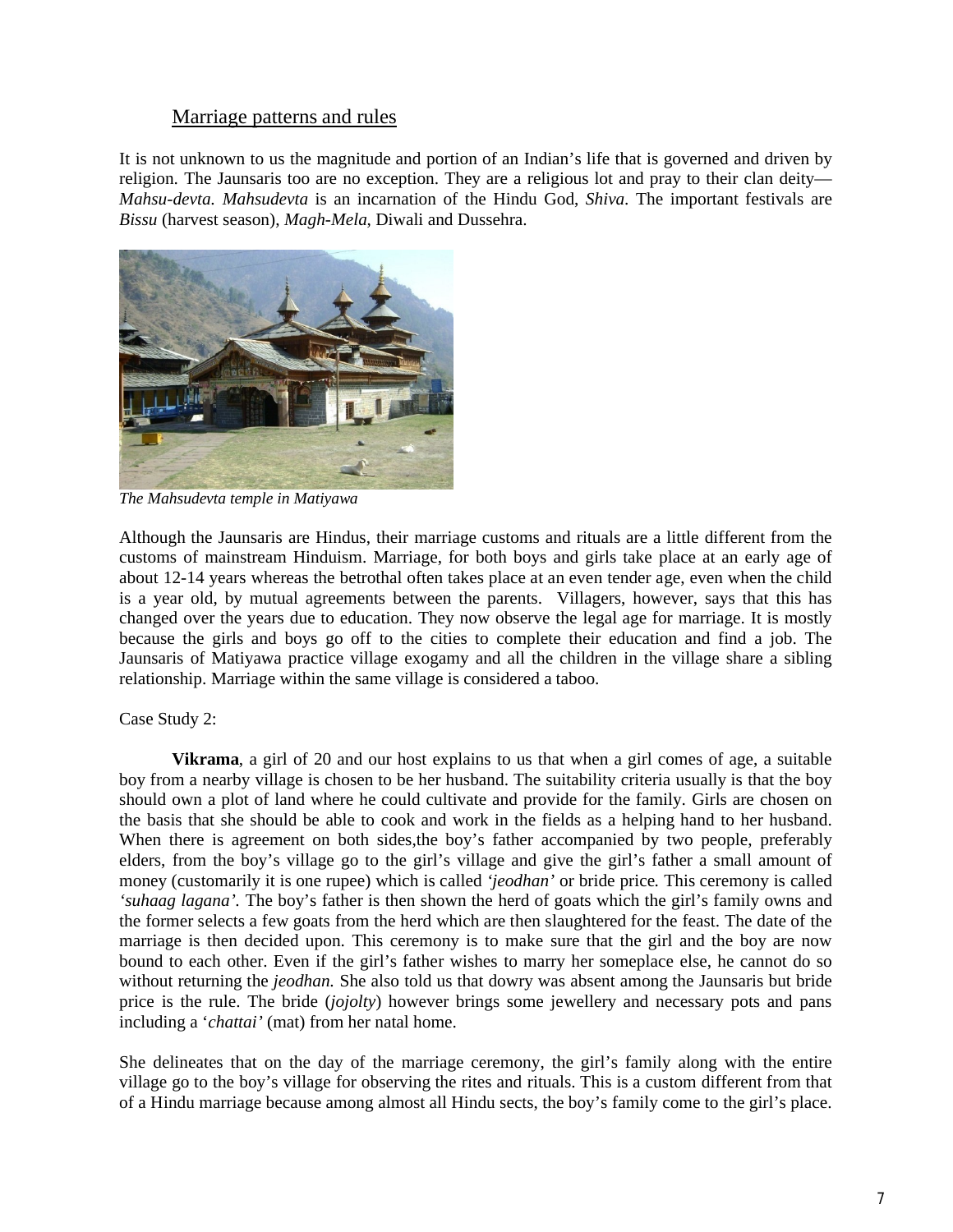The entire village on the boy's side get together and partake in the celebrations. Everyone wears colourful new clothes and participates in cooking. The girls and women are usually involved in making the *rotis* and rice whereas the men make the curry. Goats twice the number the bride's father had slaughtered are slaughtered by the groom's family. The groom's family incurs more expenses than the bride's family, a custom again in contrast to the customs of the mainstream Hindus.

From the above, we can say that there is unity among the villagers. Celebrating every occasion together, even marriages in the village. She also narrates how marriages take place in the villages.

She says, marriage ceremony which is called '*roini jimaro ka jojoda*' takes place in front of the sacred fire and in the presence of a priest who recites sacred texts from the *Bhagvad Gita* and the *Upanishads.* The ritual is completed with the boy applying vermilion on the girl's forehead, tying the *mangalsutra* (sacred thread) around her neck and circumambulating the fire seven times. The girl then remains in the boy's village which is now to be her home whereas the rest of her village return back after enjoying all the delicacies served. She takes on the surname 'Devi' which all married women are supposed to do and is called *'rhanti'*.

On asked about polyandry, hesitated **Vikrama** told us that the girl is married to the eldest son but is expected to consider all his younger brothers as her husbands irrespective of the number. In other words, she is wife of all the brothers. Even though she is the wife of all the brothers, the marriage ceremony takes place just once with the eldest brother. In a Jaunsari family, more importance is given when the eldest son is getting married than it is given when a daughter gets married.

Case study 3:

When asked, **Meena Devi**, aged 23, a woman married to two brothers and a mother of three, told us hesitatingly that no single brother can have a sole monopolistic claim over his wife's sexuality. He cannot decide with whom among the brothers she can have sexual relations with. A question then arises: when do the other brothers have sexual intercourse with the wife?

#### Meena narrates,

 "I sleep with the younger brother during the day when my eldest husband is working in the fields. Also whenever my eldest husband goes to the city to sell his produce, I share the other brother's bed".

On further questioning about whether she likes both the brothers equally, she replies,

 "It's not up to us, the women, whether we can choose whom to have sexual intercourse with. It is our *reet* (tradition) and I gladly follow it. But if I refuse to have sex with any brother, my mother-in-law would make me understand and coerce me into it if still refuse. Personally I don't fancy the idea but like I said it is our tradition. It would be nice if I had just one husband and I wouldn't have to share my love."

When asked what aspect of this tradition she dislikes, she answers,

 "To begin with, now-a-days one hears so much about sexually transmitted diseases like AIDS; you never know which of the brothers might be infected. Also, some brothers are rough and I am forced even if I don't want to have intercourse with them."

Meena did not shy away from answering our next question on identification of the children. Though it did not matter who is the biological father of the child, but she says her mother-in-law keep tracts of their monthly menstrual cycle and with whom she had slept after her menstrual cycle.

Bowing to our curiosity we ask whether there have been any cases where a man has tried to claim sole 'ownership' to a wife who was shared by a group of brothers. We mostly got negative responses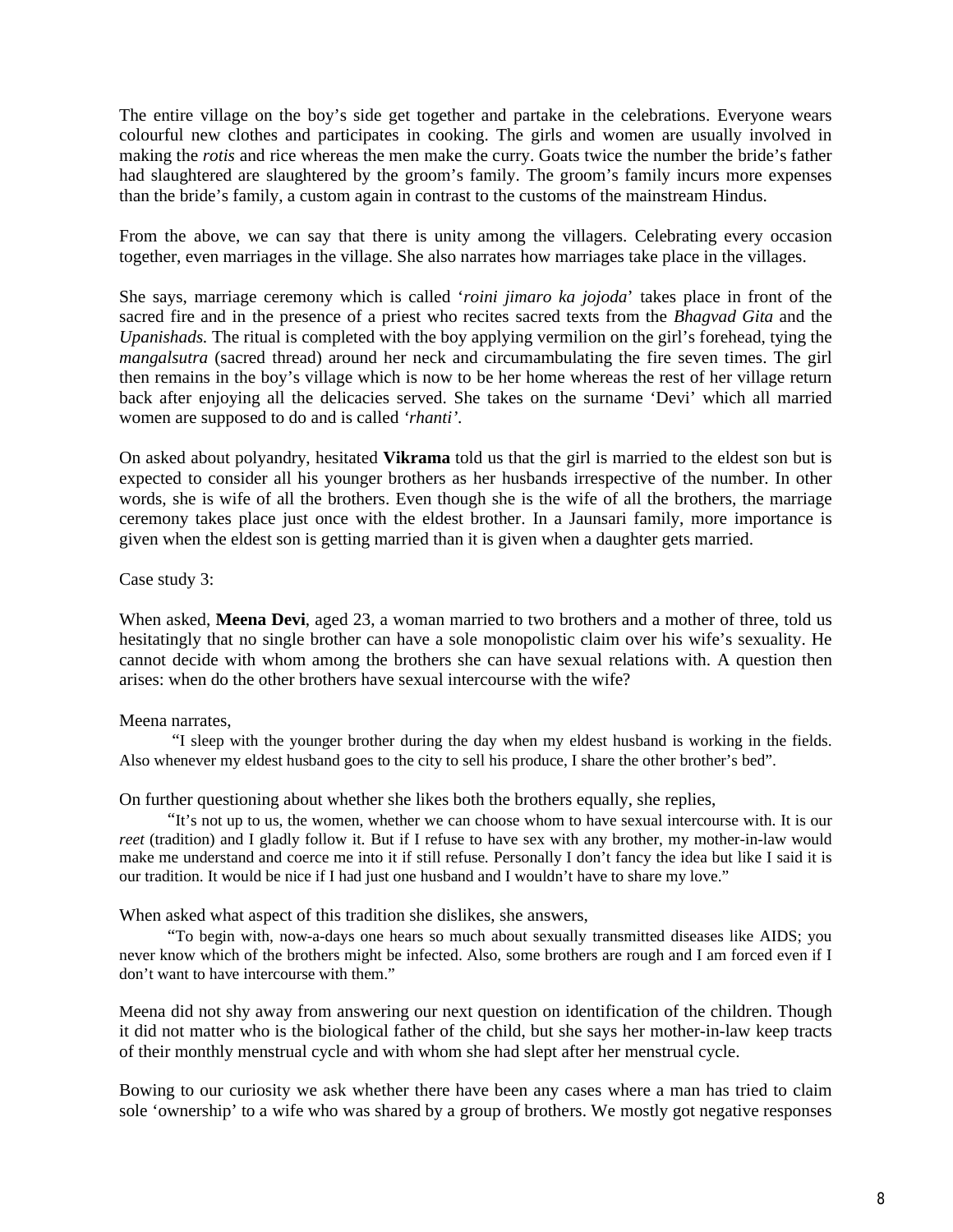until Gambhir Singh Chauhan, who owns the only grocery store in the area enlightens us about an incident where the younger brother eloped with one of the two wives.

Case study 4:

#### **Gambhir Singh** goes on to say,

 "These days it's not a new thing. Many young boys and girls are eloping. It's the women. They are 'characterless'; without any morals. They entrap our sons and leave with them to live an easy life elsewhere. They don't think about us, the rest of the family. They are the ones who are destroying our tradition."

Our next question was on women and female foeticide. He said they respect women and consider them as 'Devi'. He said female foeticide never happened in their village. They allow their girl child to study and work wherever they like. And unlike in other parts of the country, we do not have dowry system.

Although Mr. Gambhir told us that he and his brother have their own wives, it is difficult to believe him because of his comments on polyandry and how he felt offended when women elopes to escape from the system of polyandry. And the way he reacted to the elopement case, the respect of women is to be questioned.

Case study 5:

**Dharam Chauhan**, aged 24, is pursuing LLB and has four fathers and a mother. When we first went to his house and asked him about polyandry in his family, he denied. He said there are families in the village who practise polyandry but not his.

 While our visit to his house, we observed that there were only males and a woman in the house. And what was more interesting was that she was taking care of all of them. So this scene forced us to meet him and his family again. His family is the wealthiest family in the village. Our next meeting did not go in vain. He finally accepted it, albeit hesitatingly. He told us that he call all of them "papa" and accepted the tradition. But when asked about his marriage, he said he would like have a monogamous marriage.

When any children are born, they consider all the husbands of the mother as their fathers and call them 'papa' or 'baba'. All the brothers equally bear the responsibility of the children.

But what if one brother decides to break tradition and form a nuclear family and claim rights over a child? In such a case, he says paternity may be assigned by mother's designation (she is supposed to assign paternity to the first husband who had sexual relations with her after her last menstruation prior to the child's conception), or by order of birth (whereby the eldest child is attributed to the eldest father, second child to next-eldest father, and so on in a sequence which rotates back to the eldest father to begin again if the number of children exceeds the number of fathers). Physical resemblance between a child and a particular father may also be a basis for assigning paternity.

Even if there are, they call it '*choot*' meaning 'separation', divorces rarely take place. In case a woman wishes to separate or marry someone outside her marital family, she is allowed to do so. She is then given *choot* or the freedom to go under the condition that her parents or her new husband pays compensation in the form of money to her former husbands. She does not get any alimony and her expenses are then borne by her natal family. Also, she has to leave behind all the ornaments she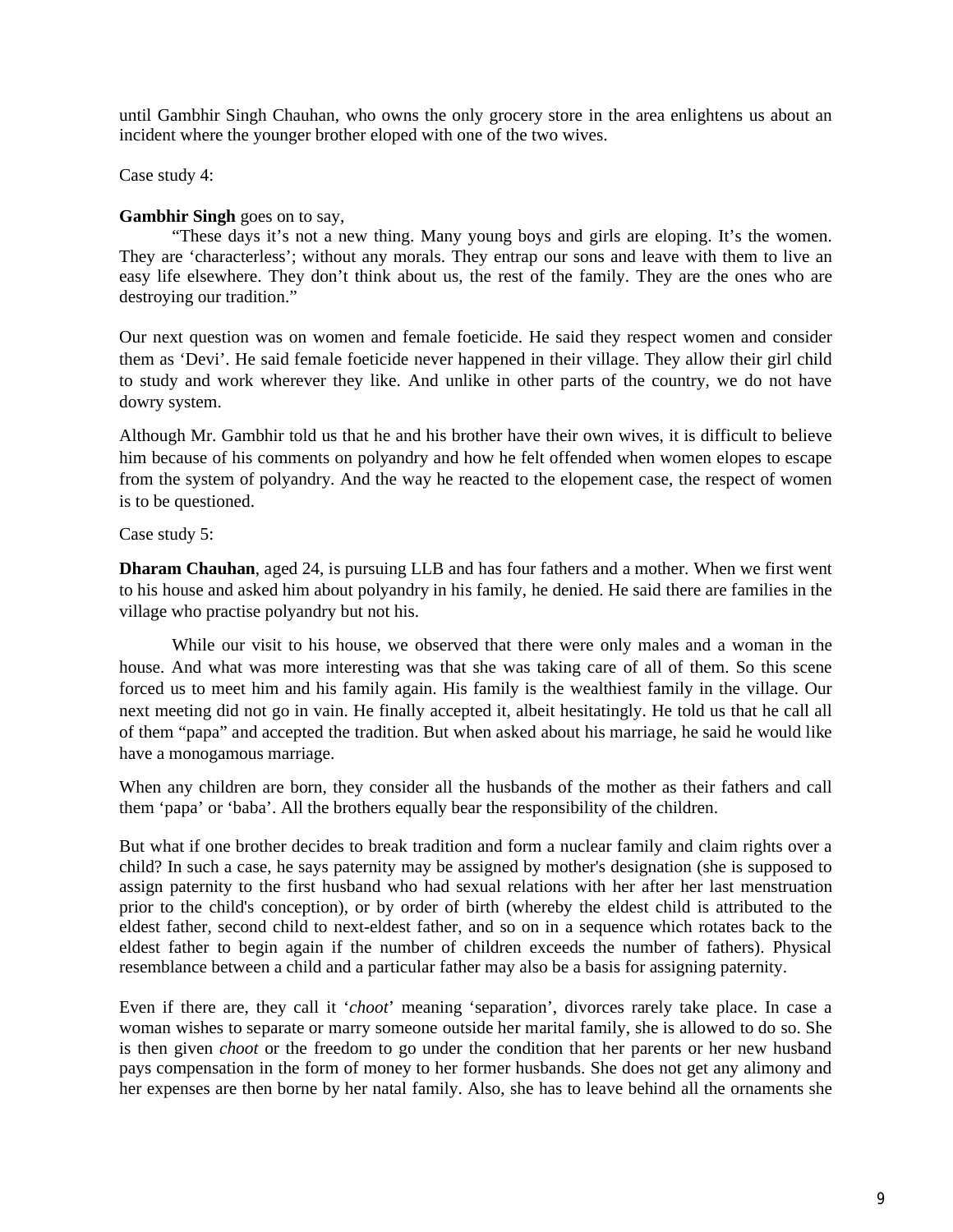had brought with her after marriage for the husbands' family. She also does not get the custody of any children. Children remain with their father or his family when a marriage dissolves.

If a husband dies, the woman observes a short mourning period (1 day) and then again applies vermilion and goes on living as the wife of the other brothers. This form of levirate marriage is seen among all Jaunsaris. During the mourning period, the woman takes off all adornments which symbolizes her as a married lady like '*sindur*' (vermilion), bangles and coloured clothes.



#### *Figure 1*

Figure 1 is the pedigree chart of a polyandrous family in Matiyawa in which the household comprises three brothers and a daughter. The daughter is married into a similar polyandrous family of another village whereas another girl from some other village is brought into this household to be the common wife of all the three brothers. The brothers then collectively share the responsibility of the four children born into the union.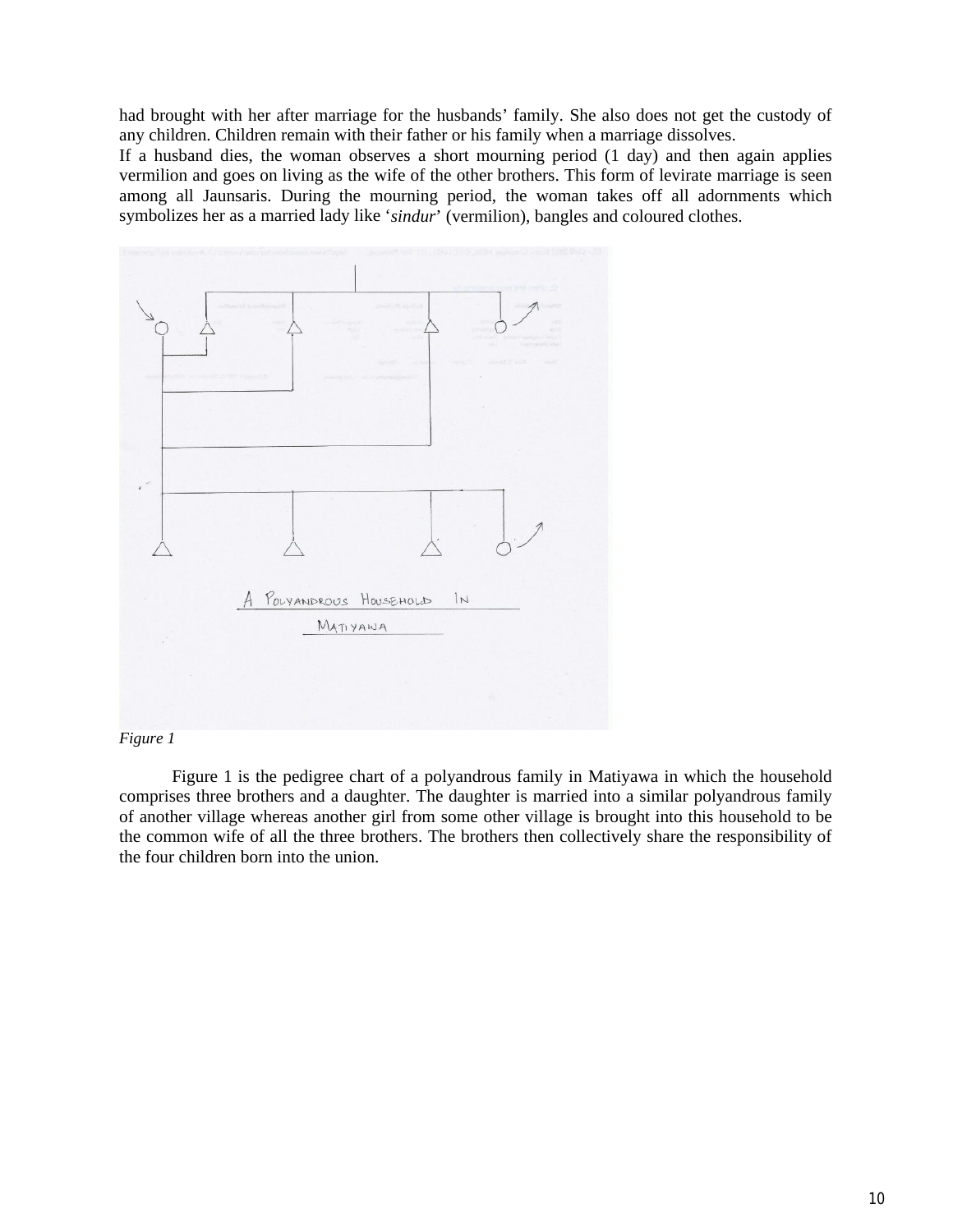



Figure 2 is the pedigree chart of two families, one from Matiyawa and the other from Mohana who exchanged women in the first generation. The daughter  $D_1$  from the household in Matiyawa is married into the household of Mohana in which the brothers  $S_4$  and  $S_5$  share her sexuality which in return married its daughter  $D_2$  to the brothers  $S_1$ ,  $S_2$  and  $S_3$  of the household of Matiyawa. The children born into the former household are  $S_8$  and  $D_4$ , and the children born in the latter are  $S_6$ ,  $S_7$ and  $D_3$ .

#### Women in Jaunsar-Bawar

The reason that the role of women in this thesis has its own section is that in earlier accounts of polyandry women of such societies were not given due importance and their role was rather neglected. In Matiyawa there are no instances of any female foeticides or the preference of a boy child over a girl child but the natives feel that a boy child is necessary to prevent the lineage from fading into extinction. Based on our observations and the responses we received from the natives of Matiyawa, the state of women there can be understood as follows.

Women in Jaunsar-Bawar are considered as economic assets for a family because of two main reasons. Firstly, when a daughter is married the family receives bride price. Secondly, women contribute as heavily as men in the fields to provide for their subsistence as well as to generate income. Thus, an additional wife can be more beneficial as it means labour and more income. A family of three or four brothers with modest land-holdings (four to five acres) might be most likely to have one or two wives, while a family of one man or two brothers with an equal amount of land might have two to four wives. Families with less land would generally have fewer wives. Families without land at all would have less incentive to acquire multiple wives, for in such cases women's work is primarily household work that can be handled by one or two women.

The condition of women in a polyandrous society can sometimes be despicable. In such a union, the sexual, economic and reproductive services of a woman to be used by a group of men are bought by paying bride price to her family. This "commodifies" her and no less than designates her position as an object of trade. She is treated as an object with an exchange-value and a use-value and a woman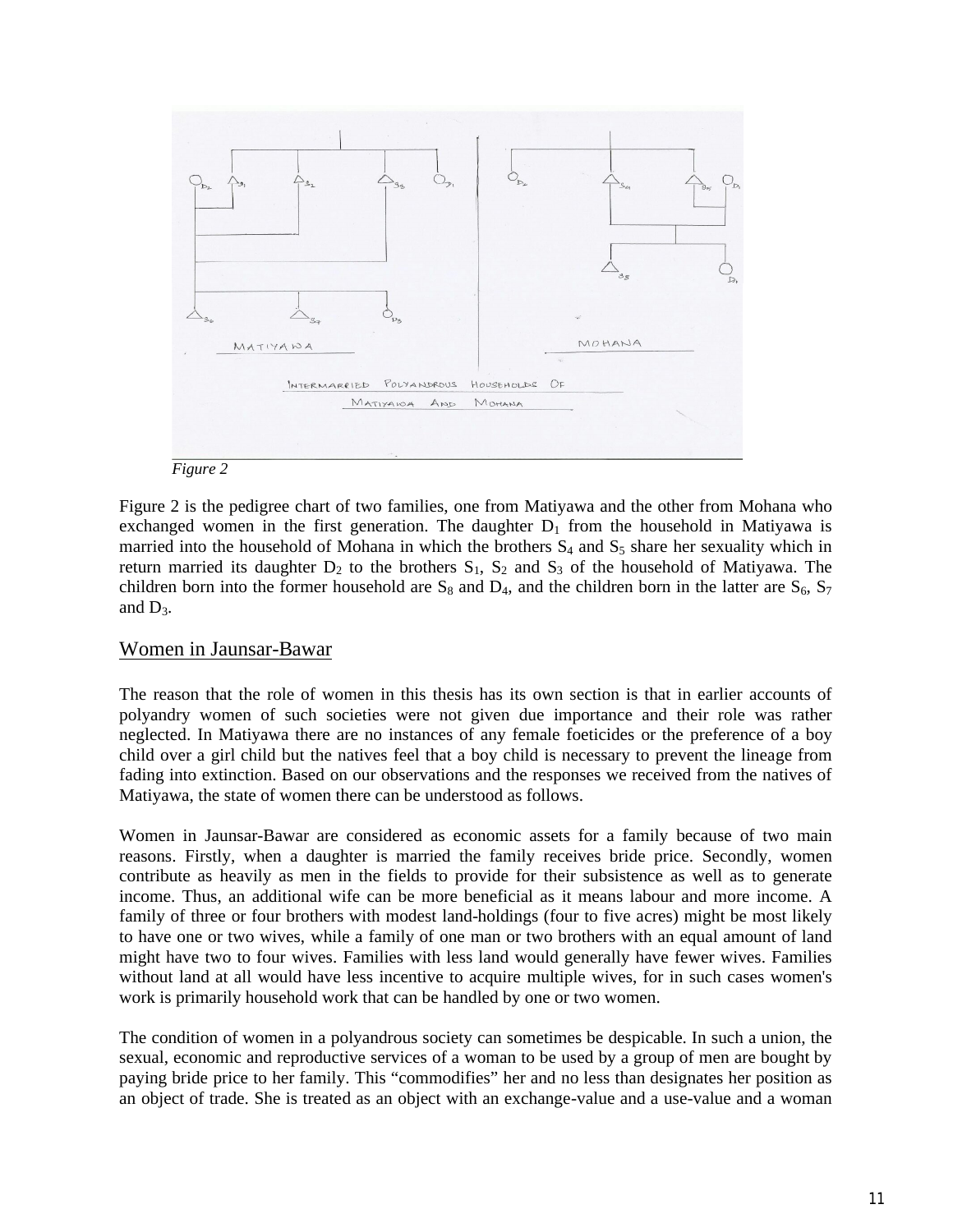with a higher value is sought after. Elaborating on the sexual services she provides, she is to share her sexuality with her husband and all the brothers even if she wishes otherwise. And when she refuses to have sexual intercourse with any brother, she is accused of bringing shame to her family. Many a times, the husbands divorce one of the wives in order to get compensation from her family or allow her new husband to pay for her. This trivializes her position in comparison to men in society.

Not only does she work in the fields, fetch water and supply fodder for cattle, she is entrusted with household work and with the task of raising and rearing of children. The day for a woman begins at wee hours of the morning when she fetches water from distant water-holes and springs. Then she cooks and cleans for the family before leaving for the fields. In the fields she sows during the sowing season, removes weeds, breaks up clods of earth and reaps the harvest during the harvesting season. She then takes off to steep slopes of the mountainous forests to cut grass for the cattle and returns in the evening to again cook supper. Her day doesn't end there because she has to meet the sexual demands of the brothers too. She has to be omnipresent and excel in all tasks she undertakes.

Sanitation is another issue. Still forced to defecate and bathe in the open due to lack of toilets and bathing enclosures only add to the misery of women. Women usually wake up early or complete the task late at night as there is a strong taboo associated with defecation and bathing in view of others. Especially if a village elder or a person with whom she shares an avoidance relationship (which limits direct personal contact and maintains an extreme degree of respect between certain categories of people, for example, daughter-in-law and father-in-law) sees her in such state, she is accused of embarrassing the family.

Another problem which women face in Matiyawa is during childbirth. Since the hospital is far away, the closest one being in Chakrata, and the treacherous mountain paths being another concern a woman on the verge of a delivery face great problems. On such occasions, usually the '*dai'* (midwife) assists in childbirth but in complicated matters the lives of both the mother and the unborn child are at great risk.

# Polyandry and its related factors

#### $\triangleright$  Economic factors

Most households in Matiyawa have their own plot of land where they practice terrace cultivation. The ownership of these lands in the mountains of Jaunsar Bawar are not precisely legitimate as there are no records of it in government offices. They acquire these lands solely for purposes of agriculture and there is no written proof that they own these lands, that is to say, if a person from Matiyawa wishes to sell his land to a person from another place like Dehradun, he cannot do so. There will be no value of this land in Dehradun. However buying and selling of land within the nearby Jaunsari villages takes place. Almost every family in Matiyawa has a '*chaoni'* or shed where they tend and keep their cattle used for farming. The village lands can be distributed into three sub-divisions: (1) the upper reaches which consist of forests and pastures, where they maintain their *chaoni* or cattlesheds during summer; (2) the middle sub-region formed by dry, gentle sloping land which is cultivated by terracing; and (3) the lower sub-region in the valley near the banks of a stream where they maintain their irrigated fields. The men leave their houses in the early morning to work in the fields and their cattle-sheds whereas the women join in the afternoon when they cut grass for the cattle, fetch water and help in weeding. The work of the men is more labour-intensive such as ploughing, watering the fields, etc. Property, for the Jaunsaris pretty much consists of just a few acres of land and some cattle.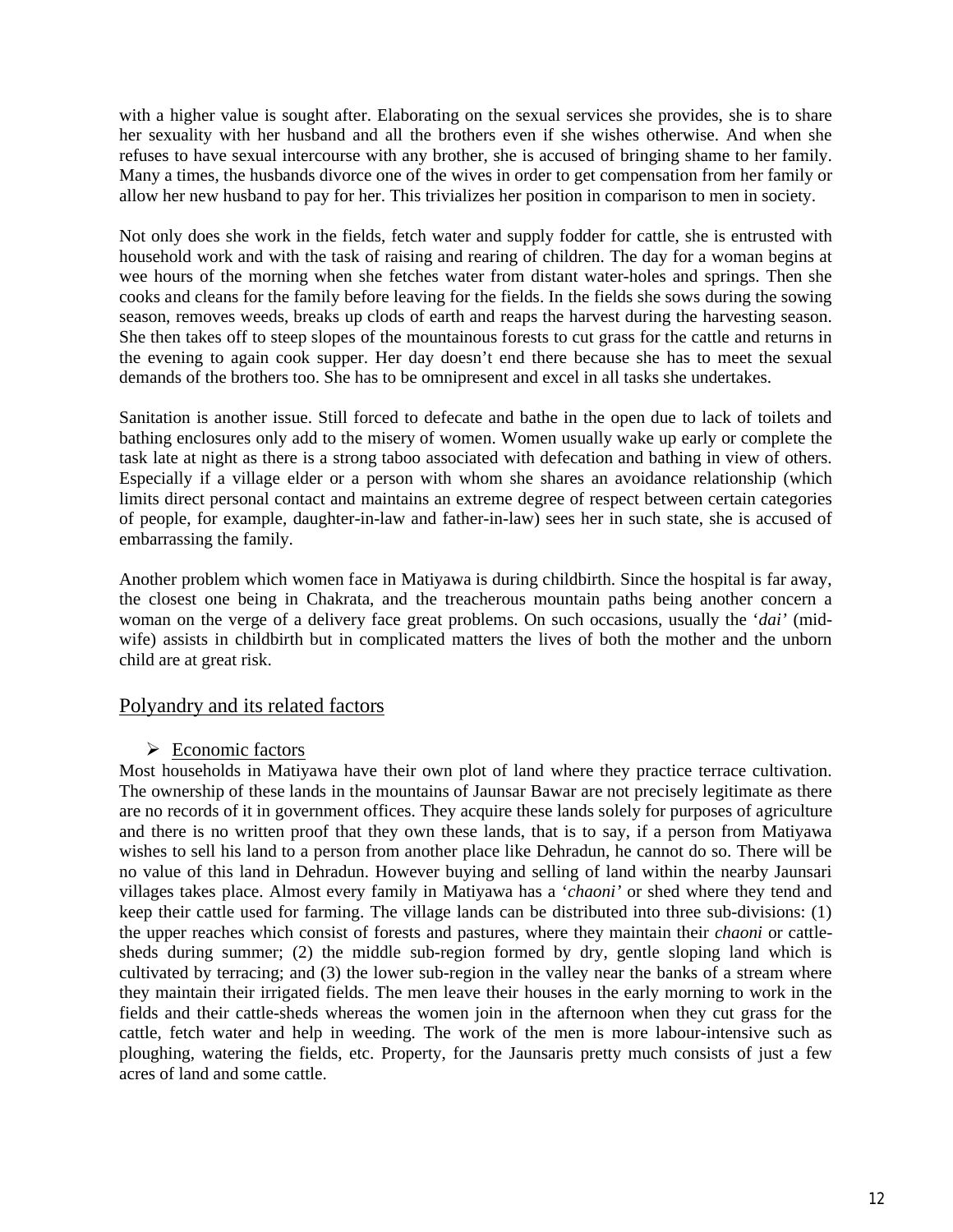The economic advantage of polyandry is that it helps to keep the family property and income intact. This proves more beneficial if the family is poor as the all the brothers can pool their income and collectively pay for the family's expenses. "Polyandry thereby also serves to reduce potential hostility between sibling brothers. Without polyandry there would be a tendency for children of brothers to break up the joint family in order that each group of siblings might pursue its own economic interests" (Berreman 1962). The brothers give all their earnings to the eldest brother who then decides when and where money is to be spent. Since the ratio of earners to non-earners in a polyandrous household is greater, polyandry proves advantageous again in this aspect. If any economic disputes arise within the family, the elder brother settles it. If he is unable to do so, the matter is taken to the *mukhia*(head) of the village. If any brother wants his own share of property and wishes to relocate and start a different family, he is dissuaded at first but if he is adamant he gets his share of the property which is called '*nikaasi'*. And if the property is to be divided among all the brothers, the eldest and the youngest brother gets a greater share than the other brothers. For example, if there are four brothers then the property is divided into five and a half shares. The eldest brother gets two shares, the second and the third brother get one share each and the youngest brother gets one-and-a-half share of the property.

# $\triangleright$  Social factors

Polyandry has its social advantages too. If a husband is absent or away for a long period of time maybe because the field is far from the house or for any other reasons, the other brothers can provide protection for the wife and the children.

Another function of polyandry is that it helps to keep intra-familial harmony and unity. Since all the brothers share a common wife there are less quarrels among the brothers. Most joint families all over India break down due to the friction among the wives in which the husbands support their respective wives. This factor is eliminated in a polyandrous household.

Women in a polyandrous family are not widowed even if a brother dies and has someone who can still provide for her financially, emotionally and sexually. Even if one brother dies, she is still the wife of the husband's sibling.

Additionally polyandry has another fundamental function which is the joint responsibility of the children. Polyandry helps in the better rearing and raising of children as they inherit from all the fathers and can relate to more than one paternal figures.

# $\triangleright$  Demographic factors

In most works on polyandry, the possibility of a skewed sex-ratio in favour of males has been discussed explaining that a skewed sex-ratio has been a prime causal factor for polyandry. This thesis contradicts this hypothesis. The sex-ratios of both Matiyawa and Mohana which are 770/1000 and 900/1000 respectively indicate that this is certainly not the case. Even if in some places skewed sexratio in favour of males might be a reason for polyandry, it is not the only reason. Other reasons like following in the footsteps of their ancestors, the Pandavas who were polyandrous and those reasons mentioned above together contribute to a tribe or a community being polyandrous. Also the neighbouring Garhwal region, where there is a surplus of women have abundantaccounts of polyandrous families. Therefore, a skewed sex-ratio factor is not necessarily the cause for polyandry.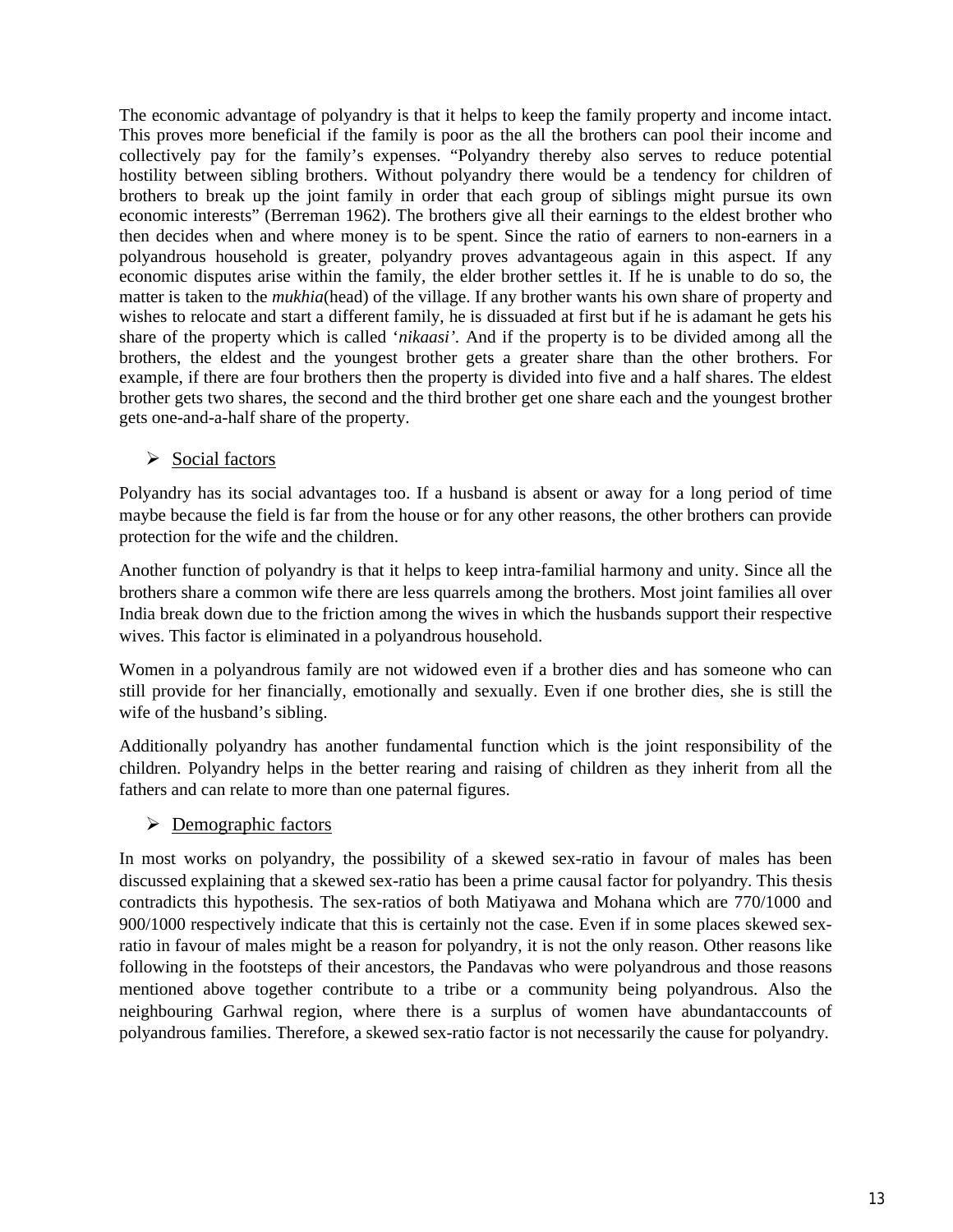# Monogamy

Monogamy in Jaunsar-Bawar although not the preferred form of marriage, is unavoidable in certain situations. There arises certain situation when polyandry cannot be an option and the family has to opt for monogamy.

"Non-polyandrous marriages almost always are the outcome of chance factors, not choice." (Levine 1987).

Monogamy is unavoidable when a household raises only one son to adulthood or has no sons. The first case is self-explanatory but in cases where there are no sons, the daughter is married into a household with one or several sons.

#### Major changes in polyandry

Change is an inevitable and indispensable component in the course of human evolution, be it social, economic or political. Societies change; new ones are shaped and sometimes old ones immaterialized. Whereas at times the whole of the society undergoes change, sometimes one or two aspects of it gets a makeover. The degree and the domain of change varies differently among different societies. Studying of these changes is essential as it provides an understanding and helps in constructing the structure of the past and simultaneously presents an insight of what the future of the society concerned might look like. It offers an opportunity to evaluate and understand what the society is capable of.

Polyandry in the JaunsarBawar region too has not escaped transition. The primary change that has been noted is the shift from polyandrous marriages to monogamy. Accounts of polyandrous households are getting scarcer each day and only a handful of families exist which still practice polyandry. And even among those handful, the only polyandrous union are of the older generations. The question that arises here is that what has caused this change. The answer to this is akin to those reasons which triggers change in every social institution. The role of education and the media, infrastructural development and acculturation are factors which have contributed to this change.

• Role of education: The Jaunsaris were an illiterate tribe of people living in the remoteness and inaccessibility of the Himalayas until the mid- $20<sup>th</sup>$  century. The first and only primary school in Matiyawa was established in 1967. This caused the people to send their children including girls, to school. These boys and girls then went to places in the plains and valleys like Dehradun for higher education. This enabled them to procure government jobs in all sectors, although their primary occupation remains agriculture. The major change occurred after the area was declared as a Schedule Tribe region in 1967. The declaration gave them reserved seats in higher educational institutions and government jobs which became an encouragement for the people as it was a better source of income for the family devoid of the hassles associated with agriculture.

Children who went for higher studies outside their village learnt about the monogamous practices of the majority population which influenced their individual marital choices. Also, they preferred monogamy because of the social stigma attached with polyandry. Children from polyandrous families were often met with ridicule and humiliation. These factors changed their perceptions.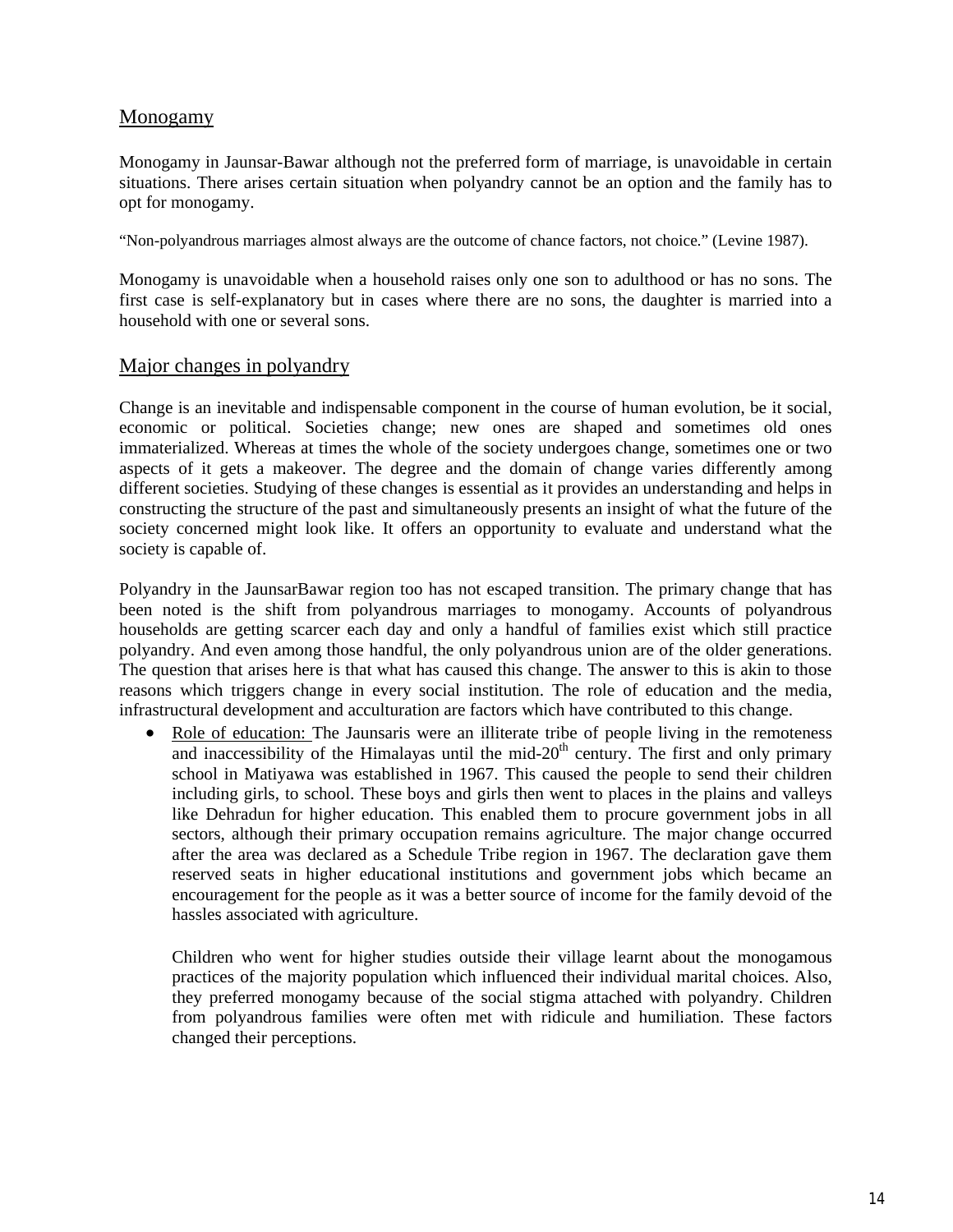Case study 6:

**Janaki**, the younger sister of our host, Vikrama, studies at a school in Vikasnagar, a township situated 45 kilometres away from Matiyawa. On asking her she coyly answers that she would not marry into a polyandrous household.

"I may have two fathers but I will not have two husbands. It's not that I am ashamed of my peoples' tradition but it's the pressure of handling more than one husband. I've seen my mother struggle; I know she is happy and both my fathers love my sister and me but I don't think I will be able to handle it."

People who now worked in government jobs lived away from their polyandrous customs and thereby adopted the monogamous practices of the mainstream population. It was easier for them to live in nuclear families and provide individually for the children.

Additionally, several NGOs started operating in these regions like the *Sankalp Yuva Samiti* in Matiyawa and educated them about the ills of polyandry and merits of monogamy. They looked after the overall educational development of the children and young adults.



- Role of media: Media in the form of television and radios has found a concrete place in almost all Jaunsari households. The monogamous content of the daily soaps and movies on television and radio broadcasts have played an important role in changing the peoples' mindsets, especially women. Young girls and even women watch these programmes during their leisure time. A young girl of 10 named Deepikasays that she is captivated by the daily serials and spends most of her time watching them. Her favourite among the soaps is *"Yeh rishta kya kehlata hai".*
- Infrastructural development and acculturation: Infrastructural development like roads, medical and health facilities have contributed immensely to the changes occurring in polyandry. Infrastructural development has caused infiltration by non-polyandrous people into the region and has resulted in acculturation or complete homogenization of culture in some regions.

# Discussion

Polyandrous and 'polygynandrous' patterns found throughout the spread of this thesis can be traced and compiled into a common concept of these practices that are found in the vast precipitous Himalayan mountains of Jaunsar Bawar. Polyandry in these places is usually restricted to adelphic polyandry where co-resident brothers share a common wife and children. Polygynandry is when these brothers acquire multiple wives for several reasons such as when the first wife is sterile, the wife demands a divorce or if the household requires more labour for agriculture. In order to verify these statements, the data required to test the hypotheses was difficult to gather mainly because the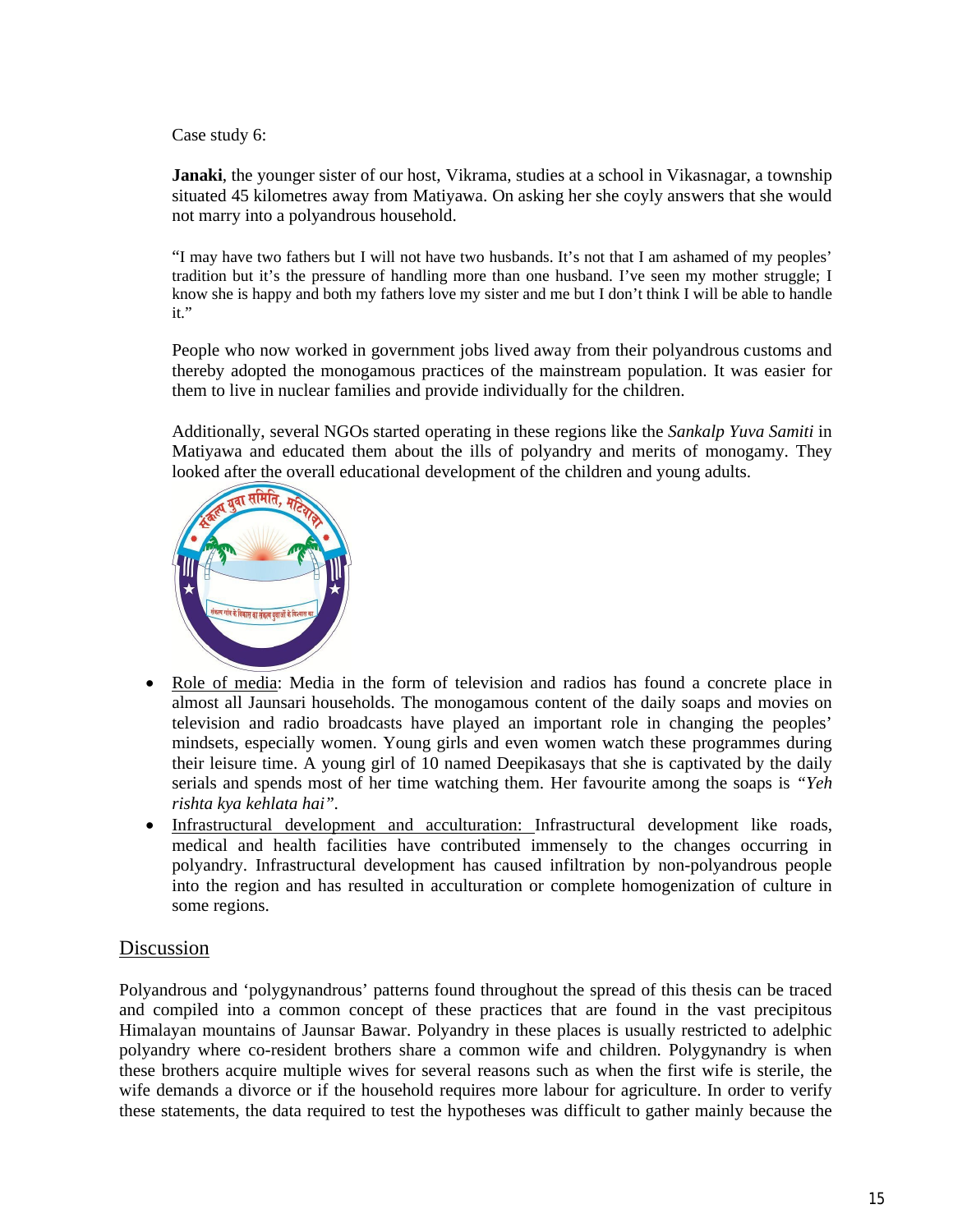research population was hesitant and unwilling at first to disclose necessary information as it violated their private space. Since most questions pertained to their sexual relations, they shied away from divulging the intricacies of their unusual tradition. This led to the unavailability of large relevant data. The unavailable data leaves much room for error, in that relationships that may be there cannot be found. However, in one respect, this indicates that the significant findings in this thesis must be very descriptive offering a far more in-depth explanation of polyandry than exists to this point.

There are a number of limitations of this study. Many facets of polyandry in the areas studied may have gone unrecorded may be because they were not reported in such a way that the case would turn up in a search of the literature. The methods and ways adopted in this thesis for looking at polyandry from a woman's perspective have in some cases deliberately eliminated certain perspectives and conceptual approaches to the study, for example, the sexual selection theory and the partible paternity theory. Perhaps the greatest limitation, though, was not the lack of information available and accessible, but the fact that the data that exists on most of these groups is all that will ever exist. It is mainly because most Jaunsaris are now abandoning their practice of polyandry and preferring monogamy causing this historical tradition to fade into extinction. Therefore, it makes further research on most of these groups difficult.

However, further research is possible. Since the current literature on polyandry neglects the role of women in managing polyandrous unions, it would add to the existing sea of information if studied polyandry from the feminist perspective. Another direction would be to examine the transitions that have crept in and led to the endangerment of this practice.

## **Conclusion**

This thesis shows that polyandry covers a scope far beyond what scholars like Murdock, Berreman, Majumdar and Levine suggested it does. The main theories have centred on the conditions under which fraternal polyandry occurs and the role of women and the transitions that these polyandrous societies have undergone have gone unnoticed. The hypothesis of this research that the culture of the polyandrous Jaunsaris is undergoing transformation has proved positive.

After careful analysis of its patterns and characteristics in this thesis and after considering the various forms of polyandry, fraternal polyandry has been defined as an union through marriage in which a woman is married into a family of two or more co-resident brothers who commonly enjoy her sexuality and commonly bear the responsibility, legal or otherwise, of any children born into that union.

The descriptive analysis of the Jaunsari tribe in Matiyawa and Mohana show that this band resides in the Himalayan hills of northern India where they practice slash and burn agriculture and terrace farming. The villages are entirely self-sufficient and men and women both provide labour power needed for agriculture. They practice polyandry because of not one particular reason but because of the combination of several factors. They are being the descendants of the Pandavas who were also polyandrous feel obligated to follow in their footsteps. Also being fraternally polyandrous gives them the advantages of keeping the family wealth intact, commonly acquiring a wife with a certain amount of bride price which is helpful especially when the family is poor; protecting the family during the eldest brother's prolonged absence and keeping intra-familial harmony.

These findings also refute Levine's notion of male sexual jealously and their inability to share a wife being responsible for the failure of a polyandrous union. The results clearly show that this is not the case and is in fact quite the contrary. Polyandrous brothers in Jaunsar hold no sexual jealousy or